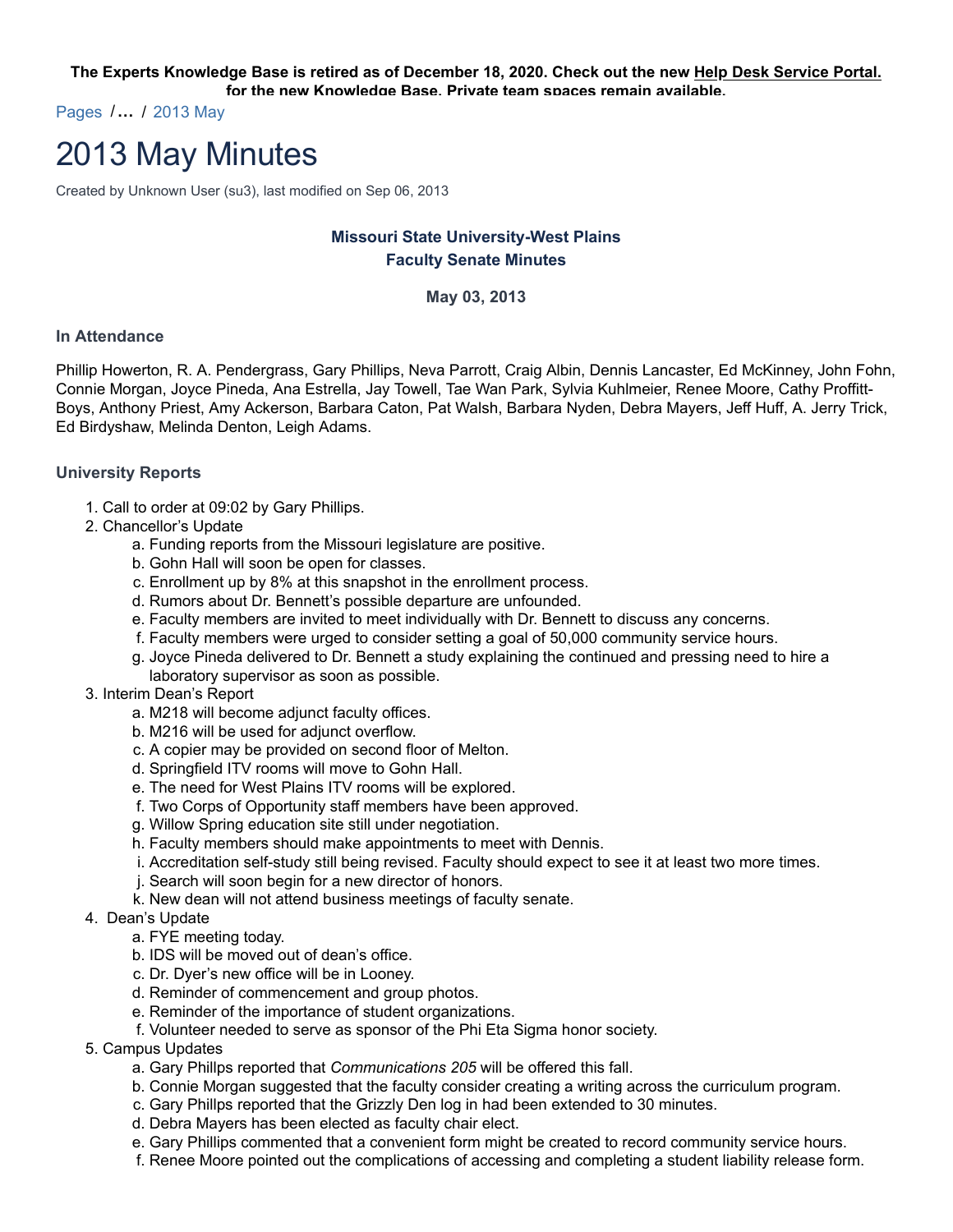g. Gary Philips invited all faculty members to join committees.

### 6. Committee Updates

- a. Assessment Committee-Gary Phillips.
	- i. Assessment report has been posted and changes can still be made.
- b. Curriculum Committee-Leigh Adams
	- i. A new course, *Military Science 101*, has been approved,
	- ii. Two new certificates, *Certificate of Ozarks Studies* and *Certificate in Public Outreach and Education*, have been approved.
- c. Developmental Education-Jay Towell
	- i. The search for a Director of Developmental Education has been closed and will soon be re-opened.
- d. Faculty Evaluation Committee-Ed McKinney
	- i. No Report.
- e. Handbook Committee-Barbara Nyden
	- i. A complete evaluation of the handbook will be conducted this summer, and drafts will be available to faculty this fall.
- f. RPT Committee-Joyce Dewitt
	- i. No Report.
- g. Ad Hoc Committees
	- i. Textbook Committee, no report
- 7. Announcements
	- a. Sylvia Kuhlmeier reminded faculty members to submit requests for library books, and she invited them to attend Tech Talk.
	- b. Craig Albin noted that Anthony Priest's anthology, *Yonder Mountain: An Ozarks Anthology*, had been released by the University of Arkansas Press.
	- c. Jerry Trick reminded faculty that volunteers are needed to evaluate the faculty handbook over the summer.

## **Business Meeting**

- 1. Call to Order: 28 voting members present.
- 2. Addition and approval of agenda
- 3. Approval of minutes from last meeting.
	- a. A few typos noted.
	- b. Motion to approve minutes made by Leigh Adams, seconded by Chris Dyer, motion passed by unanimous acclamation.
- 4. Unfinished Business
	- a. Jerry Trick reported on faculty hall of honor, and a representative from Ozark Awards displayed and discussed various types of plagues. Total cost of project was estimated at \$500-\$800. Various forms of fund raising were mentioned. R. A. Pendergrass made a motion to proceed with the project as a faculty senate project, motion seconded by Jerry Trick. Motion carried by unanimous acclamation.
	- b. Recommendations of the curriculum committee were accepted by consent agenda.
	- c. The "Student Technology Requirements for Courses and Programs" was briefly discussed. Motion made by Amy Ackerson to accept, seconded by Joyce Pineda, passed by unanimous acclamation.
	- d. The Chancellor's challenge to set a goal for community volunteer hours by faculty was discussed. There was a brief discussion of how these hours might be recorded and what forms of volunteer work might be counted, but no action was taken.
	- e. Jerry Trick expressed the faculty's appreciation for Gary Phillips service as faculty senate president and led a round of applause.
	- f. Connie Morgan assumed duties of faculty senate president and reminded members to contact her for committee assignments.
- 5. New Business
	- a. No new business.
- 6. Faculty Concerns
	- a. Jerry Trick suggested that faculty members post their office hours on their door during finals' week.
	- b. Anthony Priest noted that faculty members were investing a significant amount of time performing committee work during the summer while they are not under contract.
	- c. Connie Morgan suggested that notes from committee meeting be posted so that new members can become aware of the activities of the committees they are joining.
- 7. Adjourn
	- a. Motion made to adjourn by Leigh Adams, seconded by Chris Dyer and several others, passed by unanimous